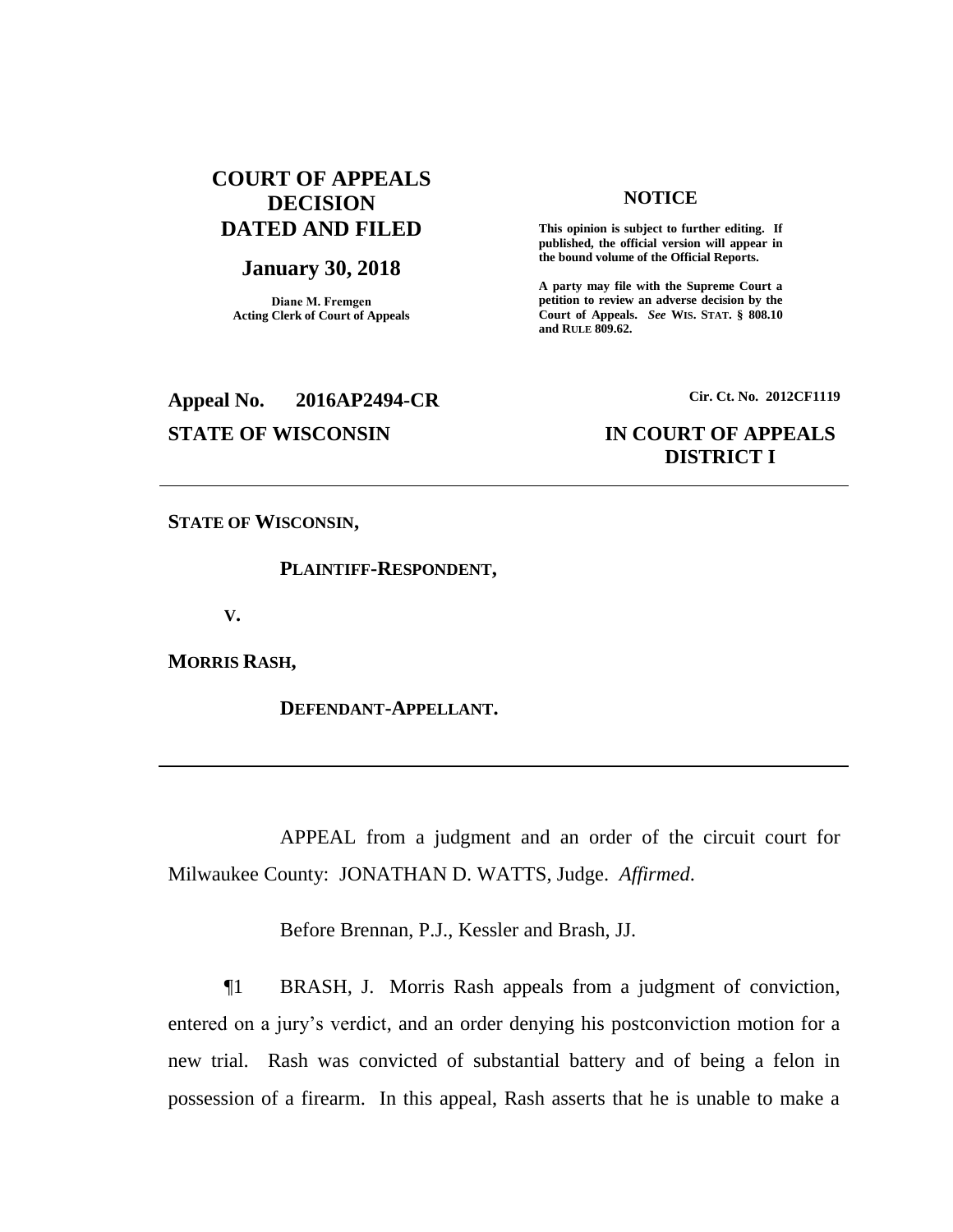meaningful appeal based on an adequate record due to missing trial exhibits. The file has been reconstructed, and the trial court ruled that the reconstruction was sufficient for Rash to proceed with his appeal. We affirm.

### **BACKGROUND**

¶2 The charges against Rash stemmed from an incident that occurred on February 22, 2012, at 2162 North 41st Street in Milwaukee between Rash and two women, M.R. and S.A. M.R. told police that she saw Rash hit S.A. in the face with his open hand after S.A. had stepped between Rash and M.R. to break up an argument. S.A. fell to the ground and was knocked unconscious. Rash then pulled a semi-automatic 9mm handgun from his waistband and fired six to seven shots in the air before fleeing the scene.

¶3 S.A. was transported to the hospital and treated for a head injury. She also suffered a sprained ankle and swelling to her face as a result of the incident. Additionally, a police officer recovered six 9mm shell casings from the scene. Rash was charged with substantial battery, as well as possession of a firearm by a felon.

¶4 The case went to trial in January 2013. Included in the exhibits that were admitted into evidence were four photographs of the injuries suffered by S.A., as well as injuries to M.R., taken by police during their investigation of the incident. These photographs were requested by, and provided to, the jury during deliberations.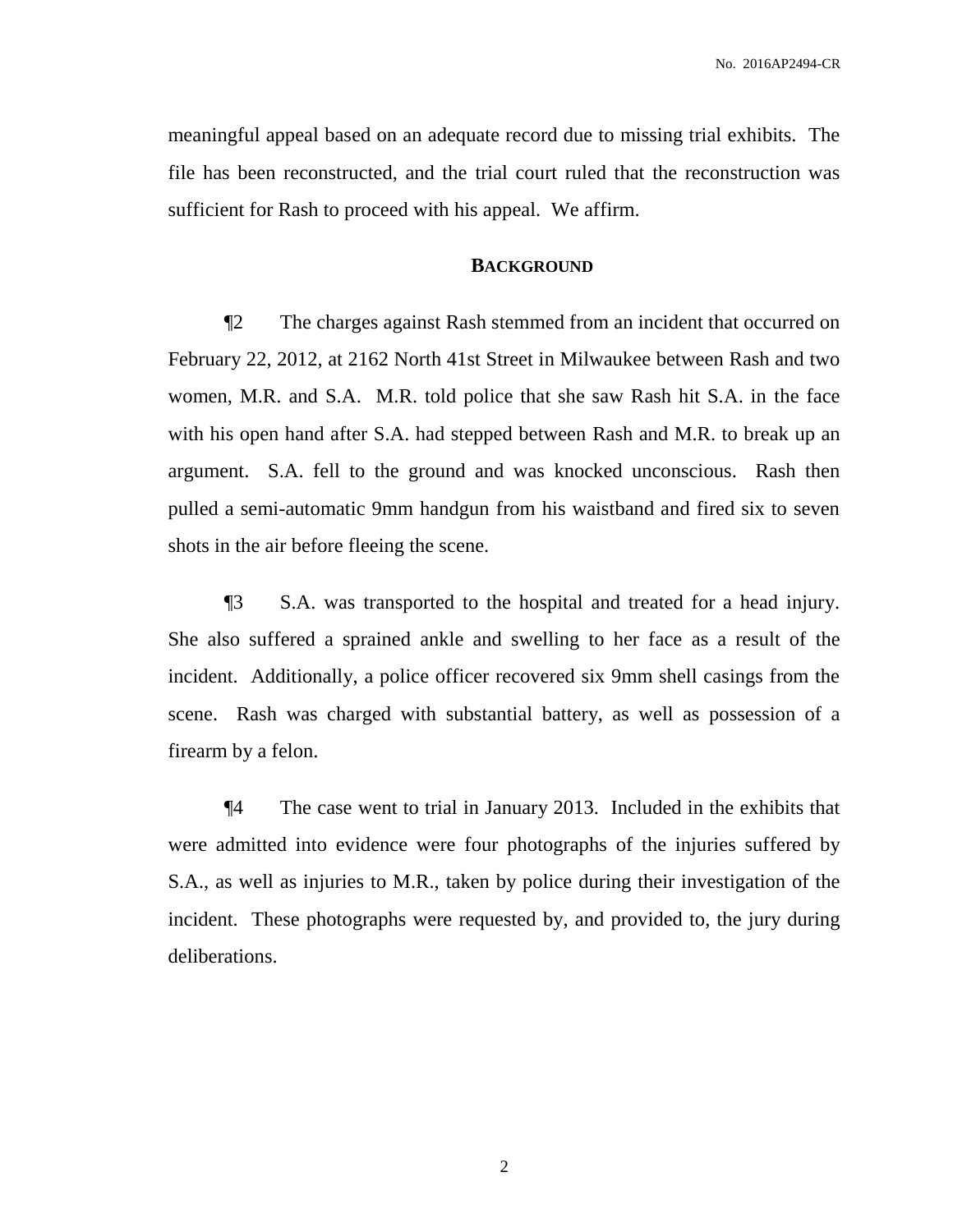$\P$ 5 The jury found Rash guilty of both counts.<sup>1</sup> He was sentenced in March 2013 to a total of five years and six months of initial confinement and five years of extended supervision.

¶6 In January 2014, appellate counsel for Rash filed a Notice of No-Merit Appeal. Upon review, this court noted that the record was missing the trial exhibits, and that they could not be located at the circuit court. We directed Rash's appellate counsel to obtain the missing exhibits and review them with Rash. However, appellate counsel was unable to locate the missing exhibits. We therefore rejected the no-merit report and dismissed the appeal without prejudice on November 16, 2015.

¶7 Rash then filed a motion for postconviction relief in July 2016, asserting that he was unable to effect a meaningful appeal due to the missing exhibits, specifically photos labeled as Exhibits 3, 4, 13, and 14 that depicted the injuries suffered by S.A. and M.R. He asserted that those four photos are crucial to the issues that he wishes to raise on appeal: that the photos were unfairly prejudicial, and that the photos of M.R. were improperly admitted because Rash was not charged with causing injuries to M.R.

¶8 In response, the State provided a disc containing all of the images taken by police during the investigation of this case. The trial court reviewed the images on the disc, comparing them to descriptions of the missing photos made on the record. The court also considered an affidavit submitted by the prosecutor

 $\overline{a}$ 

<sup>&</sup>lt;sup>1</sup> The trial was originally scheduled for October 2012 but was adjourned at Rash's request. Both the trial and the postconviction motion were before the Honorable Jonathan D. Watts.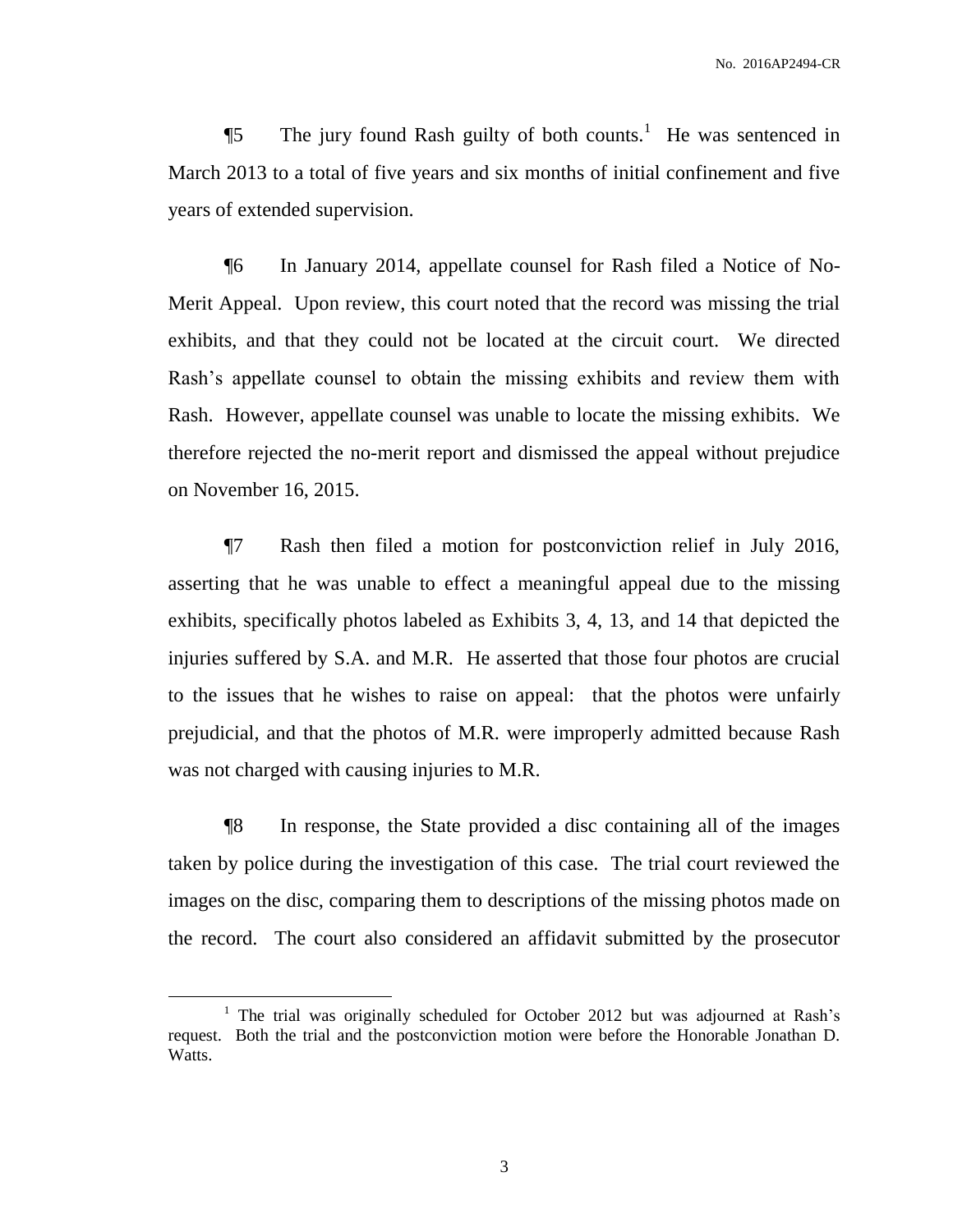who tried the case, who had also reviewed the disc images. Based on the review of the disc images by the trial court and prosecutor, as well as the court's own recollection of the trial, the court was satisfied that the four missing photos were among the images on the disc. As a result, the court found that the record had been "sufficiently cured for the defendant to proceed with his appeal," and therefore denied Rash's motion to vacate the judgment of conviction and grant a new trial. This appeal follows.

#### **DISCUSSION**

¶9 On appeal, Rash argues that he is being denied his right to a meaningful appeal because the record has not been reconstructed beyond a reasonable doubt. Furthermore, he contends that there is insufficient evidence to demonstrate that reconstruction is possible, and therefore a new trial is warranted.

¶10 "As a matter of Wisconsin constitutional law, the right to an appeal is absolute." *State v. Perry*, 136 Wis. 2d 92, 98, 401 N.W.2d 748 (1987); *see also* WIS. CONST. art. I, § 21(1). Furthermore, the appeal must be "meaningful," that is, the record provided to the appellate court must "portray[] in a way that is meaningful to the particular appeal exactly what happened in the course of trial." *Perry*, 136 Wis. 2d at 99. If there cannot be a meaningful appeal due to a deficiency in the record, the usual remedy is to grant a new trial. *Id.*

¶11 However, not all deficiencies in the record require a new trial. *Id.* at 100. Accordingly, the defendant must first demonstrate a '"colorable need,"' that is, "an error which, were there evidence of it revealed in the [record], might lend color to a claim of prejudicial error." *Id.* at 101 (citation and one set of quotation marks omitted). If such a need is demonstrated by the defendant, the trial court must then determine whether the missing portion of the record can be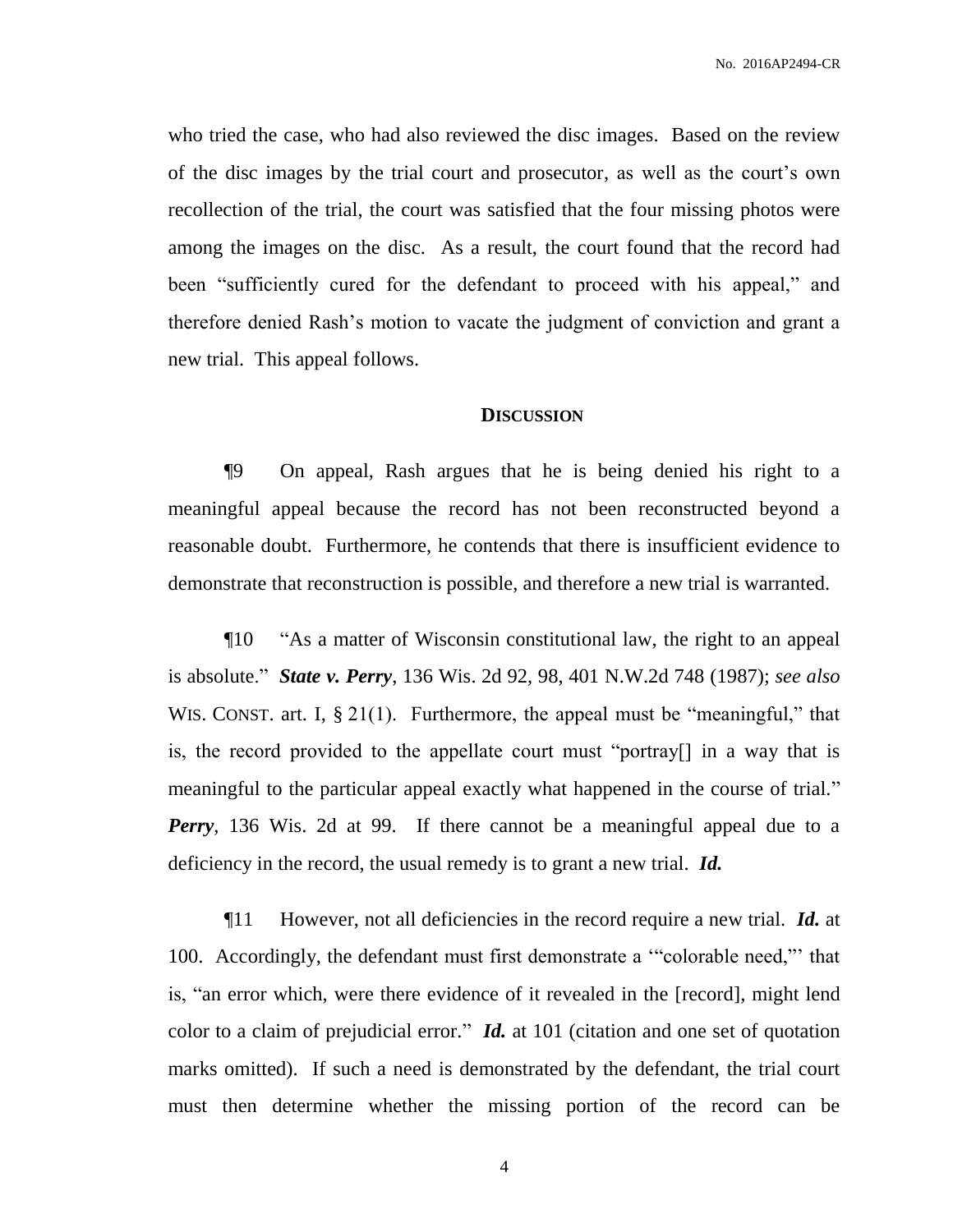reconstructed. *State v. Raflik*, 2001 WI 129, ¶35, 248 Wis. 2d 593, 636 N.W.2d 690. If the trial court determines that reconstruction should be attempted, the appellant should provide an affidavit that includes statements relating to the missing evidence as presented at trial. *State v. DeLeon*, 127 Wis. 2d 74, 81, 377 N.W.2d 635 (Ct. App. 1985). The respondent may then approve the appellant's submission, propose amendments, or file an objection. *Id.*

¶12 Any remaining disputes between the parties regarding the substitutions to the record are to be determined by the trial court. *Raflik*, 248 Wis. 2d 593, ¶36. The court may "rely on its own recollection and notes or materials from the parties as an aid to reconstruction" as well as "conduct hearings or consult with counsel" in making its determination. *Id.* It may not, however, "speculate about what the testimony probably was or might have been." *DeLeon*, 127 Wis. 2d at 81. Rather, the court's "duty is to establish what the testimony was." *Id.*

¶13 Furthermore, in making this determination, the trial court "must be satisfied to the same level of proof as required during the trial stage. In other words, in a criminal matter, the trial court must be satisfied beyond a reasonable doubt that the missing testimony has been properly reconstructed." *Id.* at 82 (emphasis omitted). Additionally, "[e]very step of this procedure is reviewable on appeal." *Raflik*, 248 Wis. 2d 593, ¶36. We will uphold the trial court's determination unless it is clearly erroneous. *See id.*

¶14 Rash asserts that he has a colorable need for the missing photo exhibits to be included in the record because they are essential to his arguments on appeal. Specifically, he intends to argue that the photos were unfairly prejudicial, that the photos of M.R. were improperly admitted because Rash was not charged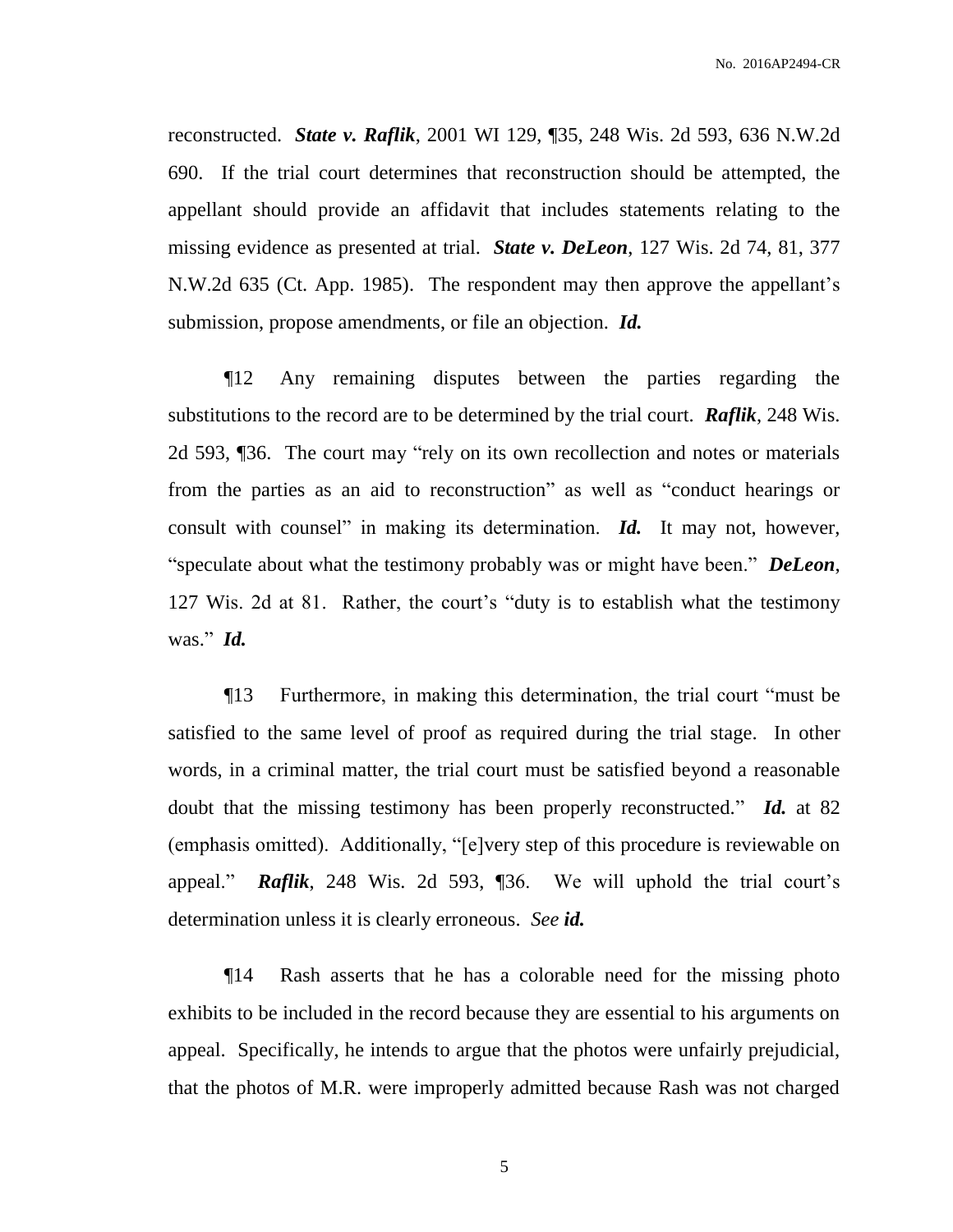with causing injuries to M.R., and that his trial counsel provided ineffective assistance by introducing the photos into evidence. The State concedes that Rash has demonstrated a colorable need for the photos.

¶15 The trial court, pursuant to the procedures set forth in *DeLeon* and *Raflik*, determined that reconstruction of the record was possible. This reconstruction entailed the State submitting the disc with all of the photos from the police investigation. The court then reviewed the images on the disc to determine whether the missing exhibits could be obtained from it to supplement the record.

¶16 The trial court determined that all of the missing exhibits were included on the disc. In fact, it was able to find a "perfect match" for Exhibit 4, which was a photo of S.A.'s lower calf, ankle, and foot, based on the description of the exhibit the court had made for the record during trial. The court identified two other photos as Exhibits 13 and 14, which were of M.R.'s face showing a neutral expression with a dark background, through a process of elimination by comparing that description from the record with images on the disc.

¶17 As for Exhibit 3, which showed S.A.'s head, neck, and upper torso as she laid on a hospital gurney, the trial court narrowed it down to two images on the disc, but was unable to say definitively which image had been admitted as Exhibit 3. Nevertheless, the court declared that was not necessary, because the only difference between the two images on the disc was that they were taken from different angles. The court indicated that this difference was immaterial, and therefore supplementing the record with either image would be sufficient for reconstruction purposes.

¶18 Rash argues that the reconstruction was improperly based on speculation by the trial court. We disagree. In the first place, the court noted that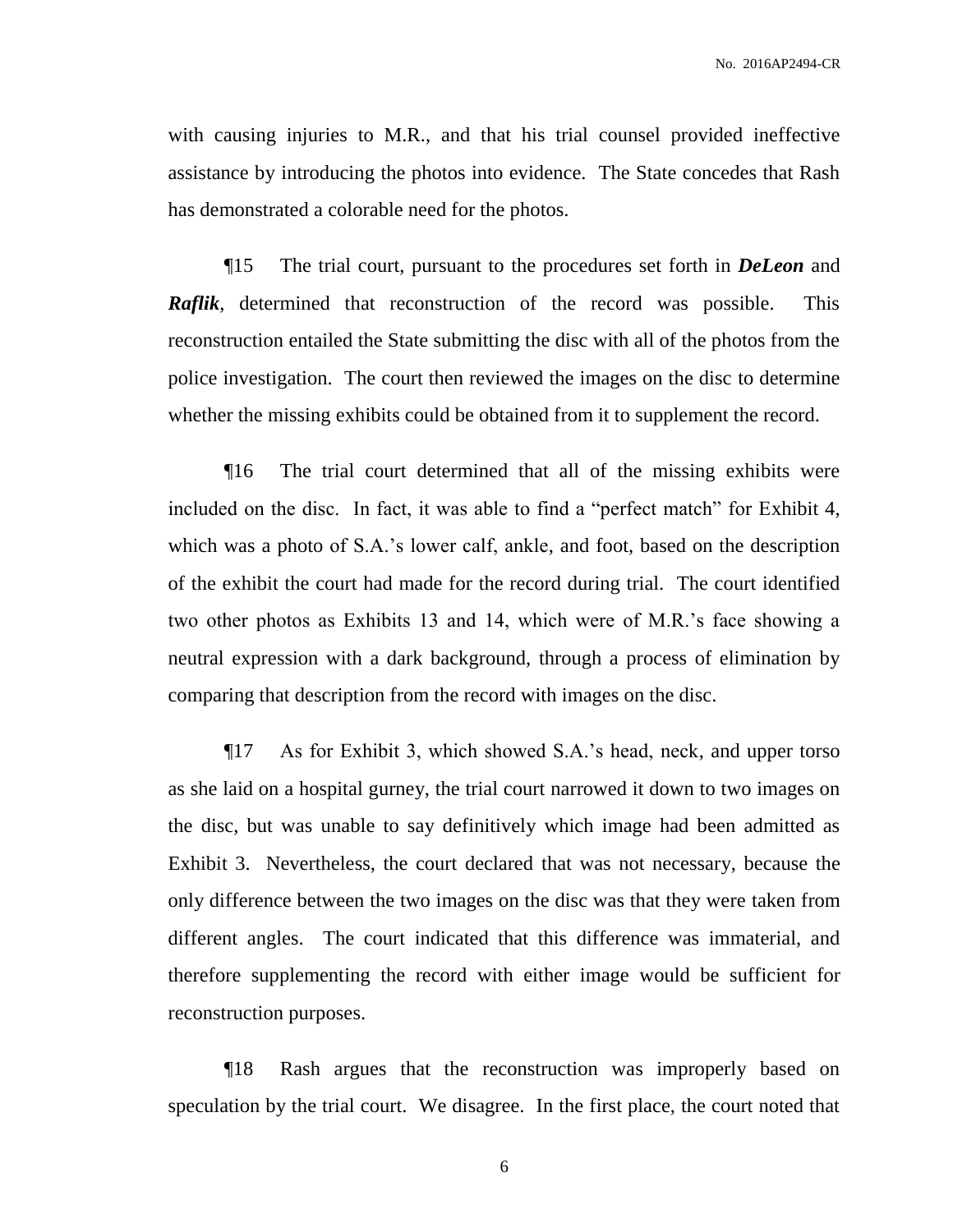the photo disc was submitted by the prosecutor who prepared the State's response to Rash's postconviction motion, and the court "accept[ed] the prosecutor's statement as an officer of the court." The prosecutor who tried the case also submitted an affidavit with her recollection of the photos that were admitted as exhibits. The court further relied on the description of the photos made on the record as they were admitted during the trial, as well as the court's own recollection, all of which is appropriate pursuant to *Raflik*. *Id.*, 248 Wis. 2d 593, ¶36. Rash contends that the trial court should have held a hearing regarding the reconstruction, but that is not required. *See id.* ("[t]he trial court is also *allowed* to conduct hearings") (emphasis added); *see also DeLeon*, 127 Wis. 2d at 82 (the trial court "*may* conduct hearings") (emphasis added).

¶19 Furthermore, the photo disc images used to supplement the record will not impede Rash from making a meaningful appeal. For example, Rash indicates that his unfair prejudice argument would be based on Exhibit 3, the picture of S.A. when she was in the hospital lying on a gurney in a neck brace being treated for her injuries. The trial court was unable to definitively declare which image from the disc was Exhibit 3, but narrowed it down to two images, both of which depicted S.A. on the hospital gurney. Thus, either photo used to supplement the record would not undermine Rash's argument relating to unfair prejudice.

¶20 Likewise, Rash's argument challenging the admission of the photos of M.R. would not be impeded either. Both of the disc images that the trial court indicated were Exhibits 13 and 14 depicted injuries to M.R.'s face, and matched the description of the photos that were admitted during the trial. The supplemented photos of M.R.'s injuries can be used to support Rash's argument that the photos were inadmissible because he had not been charged with a crime